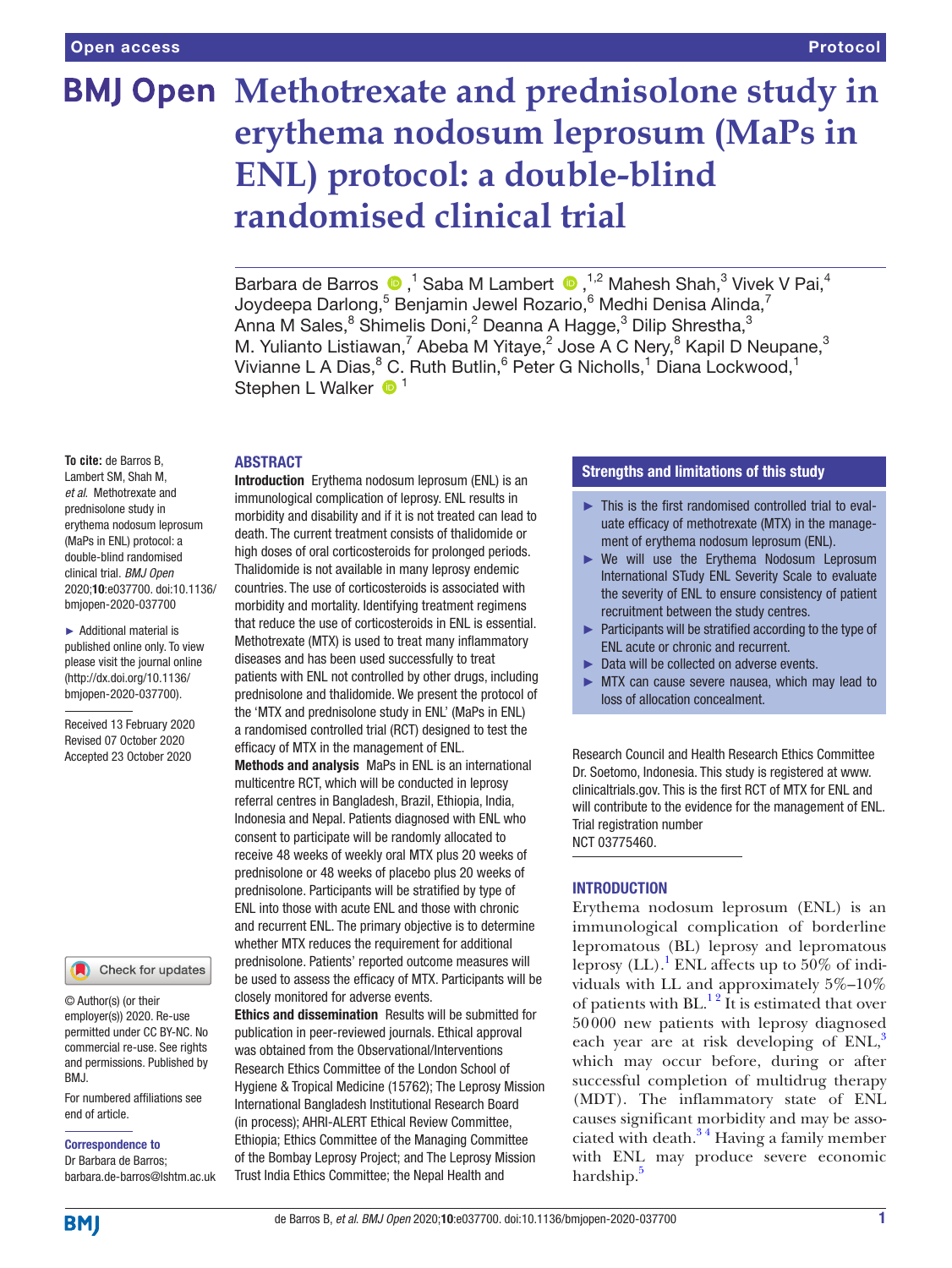ENL is a multisystem inflammatory disorder characterised by extensive crops of painful skin lesions, fever, arthralgia, arthritis, osteitis, dactylitis, lymphadenitis, iritis, orchitis and neuritis. When severe, lesions may ulcerate. ENL is often chronic requiring treatment for several years.

The histology of ENL skin lesions classically shows an intense perivascular infiltrate of neutrophils throughout the dermis and subcutis.<sup>6</sup> There is evidence of neutrophils and immune complexes playing a role in the inflammation associated with ENL, yet it is uncertain whether they initiate the process.<sup>[7](#page-5-4)</sup> There is also evidence of  $T$ lymphocyte and macrophage activation and expression of mRNA for Tumor Necrosis Factor-α (TNFα) and IL-12 in the skin.<sup>[8](#page-5-5)</sup> Several studies have shown increased levels of TNF $\alpha$ , IL-6, IL-12 and IL-17, in skin and blood.<sup>7910</sup>

Patients with ENL are treated with corticosteroids and/ or thalidomide, which are used for prolonged periods of months or even years.<sup>[4](#page-5-6)</sup> Thalidomide is effective for many individuals with ENL but is not readily available in many countries because of its teratogenic effects.<sup>11 12</sup> Thalidomide is also associated with adverse effects such as somnolence, nausea, neurotoxicity, dizziness and thromboembolism, which may limit its use. $13$  Many patients require prolonged, high doses of corticosteroids to control their inflammation that are associated with morbidity and in some settings death.<sup>[3](#page-5-1)</sup>

The identification of other agents for controlling ENL is a priority.<sup>14</sup> Since the introduction of MDT, there have been eight randomised controlled trials (RCTs) of potential treatments for ENL, involving just 369 (median 22 (range 10–100)) individuals and all had significant methodological limitations including lack of standardisation, allocation concealment and non-validated outcome measures[.15–22](#page-5-10)

#### Rationale for using methotrexate

Methotrexate (MTX) is an immunosuppressant agent used in the treatment of malignant and inflammatory diseases[.23 24](#page-6-0) MTX was first introduced in 1948 to treat acute leukaemia and in 1951, Gubner published his findings on the rapid improvement of psoriasis in patients being treated with aminopterin, an unstable precursor of MTX[.25](#page-6-1) Low doses of oral MTX are widely used in paediatric and adult care to manage TNF-α-driven autoimmune and inflammatory diseases including psoriasis, inflammatory spondylo-arthritides, vasculitis and inflammatory bowel disease, in doses between 7.5mg and 25mg once a week.<sup>26</sup> MTX is included in the WHO model list of essential medicines.<sup>[27](#page-6-3)</sup>

The mechanisms by which low-dose oral MTX exerts its clinical effects are not fully understood. However, there is evidence of action on proinflammatory cytokines such as TNF- $\alpha$ , IL-1, IL-6 and immune-regulation pathways.<sup>28</sup>

Dermatologists and leprologists are familiar with using MTX, which is widely available and affordable in comparison to other agents used to manage ENL. There are reports, including a case series of MTX having a beneficial

effect in the management of  $\text{ENL}$ ,  $^{29-31}$  however, there are no controlled trials of MTX in ENL.

MTX may take up to 12 weeks for a therapeutic effect to be noticeable in psoriasis. $^{24}$  We hypothesise that MTX used in conjunction with prednisolone will improve the clinical outcomes for patients with ENL.

# METHODS AND ANALYSIS

# **Definitions**

ENL is defined as occurring when an individual with BL or LL leprosy develops 10 or more tender papular and/ or nodular skin lesions.

Three clinical patterns of ENL are described: single acute episodes, recurrent episodes and chronic.<sup>1320</sup>

Acute ENL is defined as occurring if a patient has either a first episode of ENL of less than 24 weeks duration or experiences a second or subsequent episode of ENL, which lasts less than 24 weeks and occurs 84 days (ie, 12 weeks) or more after stopping treatment for  $\text{ENL}^4$ .

Chronic ENL is defined as occurring for more than 24 weeks during which a patient has required ENL treatment either continuously or where any treatment-free period is 27 days or less.<sup>[4](#page-5-6)</sup>

Recurrent ENL is defined as occurring if a patient experienced a second or subsequent episode of ENL occurring between 28 and 84 days after stopping treatment for  $ENL<sup>4</sup>$ 

Erythema Nodosum Leprosum International STudy (ENLIST) ENL severity scale (EESS) is a 10-item validated severity scale which will be used as an outcome measurement.

# Study design

MTX and prednisolone study in ENL (MaPs) is a multicentre double-blind RCT with two treatment arms, to study the efficacy of MTX and prednisolone in ENL compared with prednisolone and placebo. Participants will be stratified by type of ENL (acute or chronic/recurrent). The procedures for both types will be the same, however, they will be analysed separately.

Specialist leprosy referral institutions from six countries will participate in this study: DBLM Hospital Nilphamari; The Leprosy Mission Bangladesh; Oswaldo Cruz Institute; Rio de Janeiro, Brazil; the ALERT Center, Addis Ababa, Ethiopia; The Leprosy Mission Trust India, New Delhi, India; Bombay Leprosy Project, Mumbai, India; Dr Soetomo Hospital, Surabaya, Indonesia and Anandaban Hospital; The Leprosy Mission Nepal, Nepal.

# **Participants**

Participants will be the patients with leprosy diagnosed with ENL between 18 and 60 years of age, who give informed consent [\(online supplemental appendix 1](https://dx.doi.org/10.1136/bmjopen-2020-037700), page 47). Participants must have an ENLIST EESS of 9 or more. EESS is a 10-item clinical severity scale for ENL, which has been developed and validated by the ENLIST group.<sup>32</sup> The range of scores possible is 0–30 and a score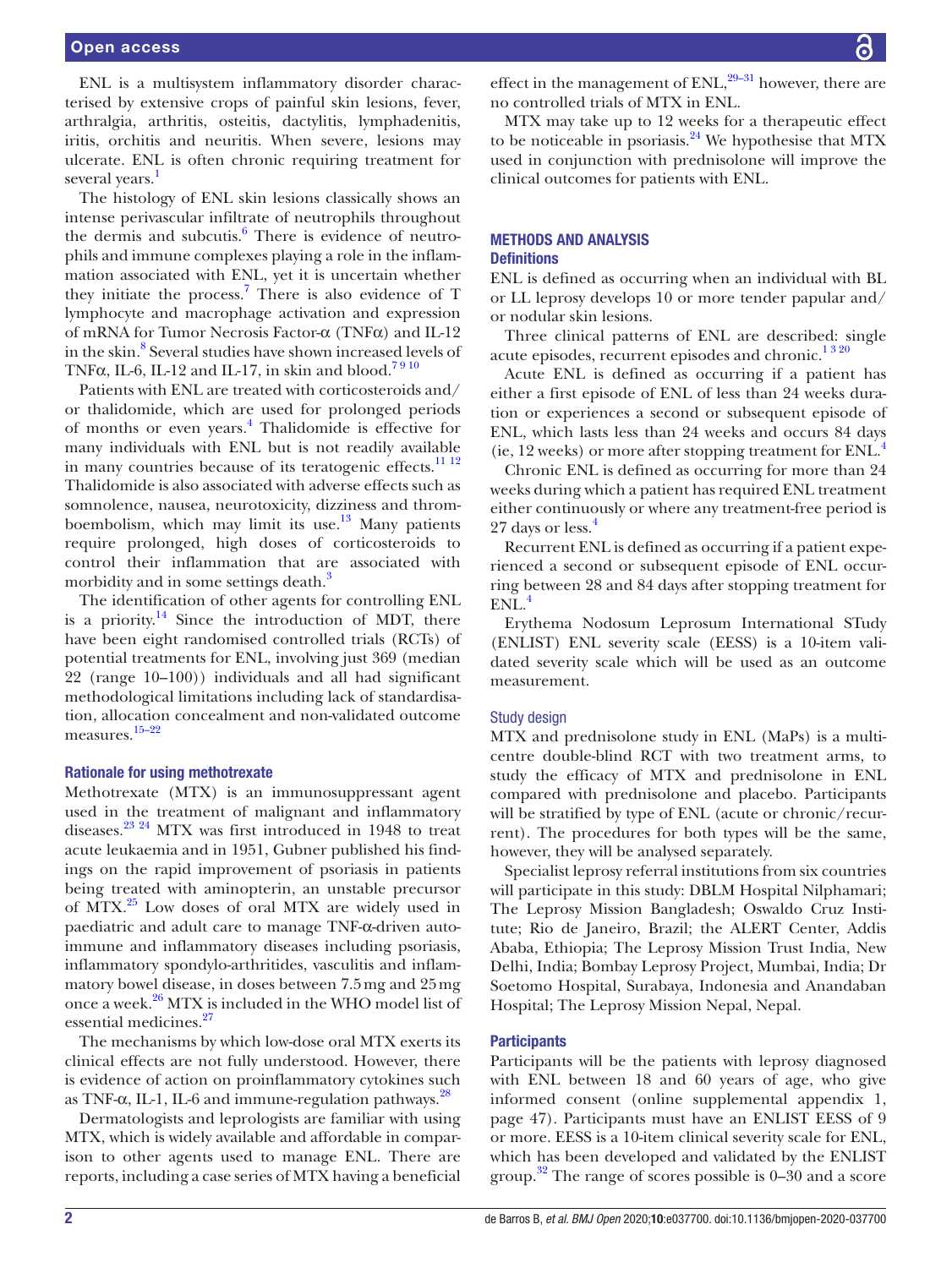of 9 or more has been shown to be associated with more severe ENL. Participants must also have at least 10 cutaneous ENL lesions.

Patients with longstanding ENL of more than 4 years, pregnant and breastfeeding women, patients coinfected with hepatitis B or C or HIV, tuberculosis, pulmonary fibrosis and individuals with contra-indications to MTX will be excluded. Male and female patients not willing to practise contraception for the duration of the study will be excluded (in view of the teratogenic potential of MTX). Inclusion and exclusion criteria are listed in [online supplemental appendix 2](https://dx.doi.org/10.1136/bmjopen-2020-037700).

# **Outcomes**

# ► Primary outcomes

The primary outcomes of interest are the proportion of individuals who have not required additional prednisolone during the first 24 weeks and the first 48 weeks. These measurements were chosen because the requirement for additional prednisolone is an objective marker of ENL relapse and treatment failure.

# ► Secondary outcomes

The secondary outcomes to be assessed by comparisons between treatment arms are as follows. (1) The proportion of individuals with adverse events (AEs), (2) the proportion of individuals who do not require prednisolone at 60 weeks, (3) the number of flares of ENL per individual requiring additional prednisolone up to 60 weeks,(4) the maximal severity of flares of ENL requiring additional prednisolone up to 60 weeks, (5) the change in EESS score from baseline to the first flare of ENL requiring additional prednisolone, (6) the proportion of individuals who have not required additional prednisolone in the 60 weeks of the trial. (7, 8 and 9) The changes in patient-reported health-related quality of life (HRQoL) at 24, 48 and 60 weeks.

Participants will be assessed clinically and with investigations including a full blood count, renal function and liver function tests. Validated local language versions of the Dermatology Life Quality Index and the 36-item Short Form Survey will be used to assess HRQoL.

#### Randomisation and allocation concealment

Each drug pack is identified by a serial number and the contents determined by a process of block randomisation that ensures an equal number of active and placebo treatments within each block.

Drug packs are to be distributed to centres in a way that maintains the serial numbering, so there will be only minor differences in the number of active and placebo drug packs available in each centre. In each centre, the drug packs are to be distributed in order by serial number. The key will be held by the Principal Investigator (PI), study manager and local PI of each centre and will be broken after the data analysis is completed or earlier for patients with severe AEs as defined by the protocol.

#### Sample size calculation

In participants with acute ENL, if MTX reduces recurrence requiring additional steroid treatment by 30% (ie, ENL recurs in 37% rather 67% as in the published study by Kaur *et al*<sup>[18](#page-5-11)</sup>) then for a 90% power with α=0.05, the number of participants required in each arm of this RCT is 57. Assuming 20% loss to follow-up, we require 142 participants.

In participants with chronic or recurrent ENL, if the proportion of patients taking 50% less prednisolone by the end of the study is increased with MTX treatment by 20% (assuming that 40% of those in the MTX group will achieve this target and 20% taking prednisolone will achieve this target, that is, two times the proportion in the MTX arm) then for 90% power with  $\alpha$ =0.05, the number of participants required in each arm of this RCT is 109. Assuming 20% loss of follow-up, we would require 274 participants with chronic/recurrent ENL.

#### Follow-up

Participants will be in the study for 60 weeks and will be reviewed on 20 occasions. Participants who miss follow-up appointments will be contacted by phone.

The overview of the study is shown in [figure](#page-2-0) 1.

# Treatment arms

All participants in the intervention arm will receive an initial dose of oral MTX 10mg, which will be increased to 15mg the following week. Participants weighing less



<span id="page-2-0"></span>Figure 1 Overview of methotrexateand prednisolone study in erythema nodosum leprosum randomised controlled trial. MTX,methotrexate.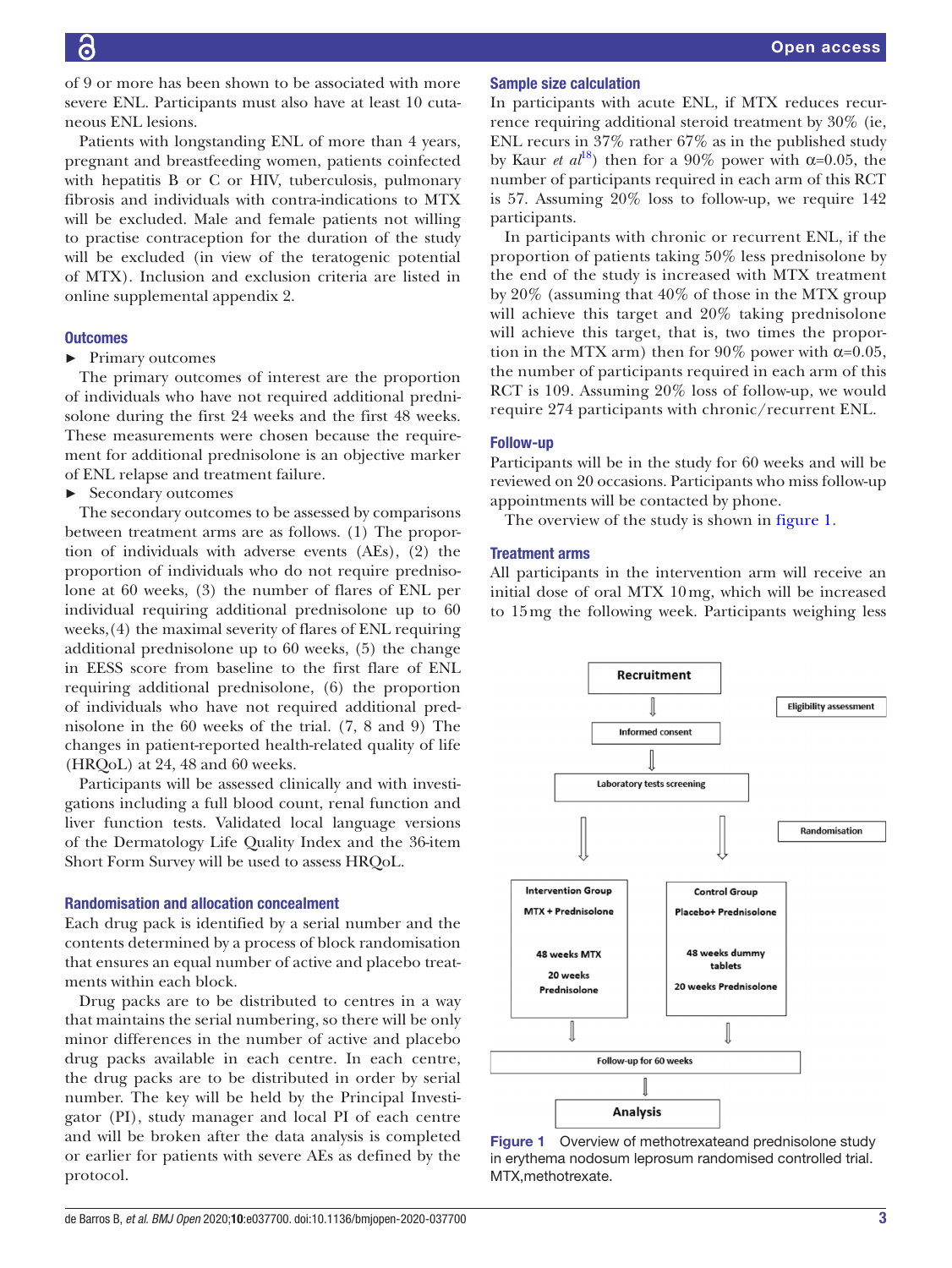<span id="page-3-0"></span>

| Treatment schedule for MaPs in ENL.<br>Table 1 |                                                             |                       |                             |                                                             |
|------------------------------------------------|-------------------------------------------------------------|-----------------------|-----------------------------|-------------------------------------------------------------|
| <b>Time from</b><br>enrolment                  | MTX +prednisolone group                                     |                       | Placebo +prednisolone group |                                                             |
| <b>Week</b>                                    | Methotrexate (mg/week)<br>(MTX tablets will be<br>$2.5$ mg) | Prednisolone (mg/day) | Prednisolone (mg/day)       | <b>Dummy</b><br>methotrexate<br>(number of<br>tablets/week) |
| $\mathbf 0$                                    | 10                                                          | 40                    | 40                          | $\overline{4}$                                              |
| $1 - 7$                                        | 15                                                          | 40                    | 40                          | $\,6\,$                                                     |
| $\overline{c}$                                 | 15                                                          | 35                    | 35                          | $6\phantom{1}$                                              |
| 3                                              | 15                                                          | 35                    | 35                          | 6                                                           |
| $\overline{4}$                                 | 15                                                          | 30                    | 30                          | $\sqrt{6}$                                                  |
| 5                                              | 15                                                          | 30                    | 30                          | 6                                                           |
| 6                                              | 15                                                          | 25                    | 25                          | $\sqrt{6}$                                                  |
| 7                                              | 15                                                          | 25                    | 25                          | 6                                                           |
| 8                                              | 15/20                                                       | 20                    | 20                          | 6/8                                                         |
| 9                                              | 15/20                                                       | 20                    | 20                          | 6/8                                                         |
| 10                                             | 15/20                                                       | 20                    | 20                          | 6/8                                                         |
| 11                                             | 15/20                                                       | 20                    | 20                          | 6/8                                                         |
| 12                                             | 15/20                                                       | 15                    | 15                          | 6/8                                                         |
| 13                                             | 15/20                                                       | 15                    | 15                          | 6/8                                                         |
| 14                                             | 15/20                                                       | 15                    | 15                          | 6/8                                                         |
| 15                                             | 15/20                                                       | 15                    | 15                          | 6/8                                                         |
| 16                                             | 15/20                                                       | 10                    | 10                          | 6/8                                                         |
| 17                                             | 15/20                                                       | 10                    | 10                          | 6/8                                                         |
| 18                                             | 15/20                                                       | $\overline{5}$        | $\overline{5}$              | 6/8                                                         |
| 19                                             | 15/20                                                       | $\sqrt{5}$            | $\sqrt{5}$                  | 6/8                                                         |
| $20 - 47$                                      | 15/20                                                       | $\pmb{0}$             | $\pmb{0}$                   | 6/8                                                         |
| 48                                             | 10                                                          | $\mathbf 0$           | $\mathbf 0$                 | 4                                                           |
| 49                                             | 10                                                          | $\pmb{0}$             | $\pmb{0}$                   | $\overline{4}$                                              |
| 50                                             | 5                                                           | $\mathsf 0$           | $\mathsf 0$                 | $\overline{2}$                                              |
| 51                                             | 5                                                           | $\pmb{0}$             | $\pmb{0}$                   | $\overline{c}$                                              |
| $52 - 59$                                      | 0                                                           | $\pmb{0}$             | 0                           | $\mathsf 0$                                                 |

Participants weighing less than 60 kg will continue to receive 15 mg of MTX weekly and individuals weighing 60 kg or more will receive MTX 20 mg from week 8.

ENL, erythema nodosum leprosum; MaPs, methotrexate and prednisolone study; MTX, methotrexate.

than 60kg will continue to receive 15 mg of MTX weekly thereafter. Individuals weighing more than 60kg will have the weekly dose of MTX increased to 20mg from week 8.

At week 48, the MTX will be reduced to 10 mg for 2weeks followed by 5 mg for 2weeks and then stopped.

In the control arm, participants will receive an equivalent number of identical dummy tablets.

All trial participants will receive prednisolone for 20 weeks. The initial dose will be 40 mg/day, reducing to 0. The study medications received by participants are detailed in [table](#page-3-0) 1.

#### **Medication**

All participants will be prescribed folic acid 5 mg/day to minimise MTX-related adverse effects.<sup>[24](#page-6-6)</sup>

#### Adverse event

All participants will be assessed for the occurrence of AEs of MTX and/or prednisolone using detailed clin-ical assessments and laboratory parameters.<sup>[33](#page-6-8)</sup>

Nausea is a common AE of MTX, which may be severe enough to limit therapy and may lead to loss of concealment of group allocation in the study. Up to 35% of patients treated with MTX may experience nausea.<sup>[34](#page-6-9)</sup> Folate supplementation can reduce nausea and prevent anaemia and it is recommended for patients taking MTX.[24 35 36](#page-6-6) Gastrointestinal (GI) AEs associated with corticosteroids are common in ENL trials. In a study in Ethiopia of 33 participants with ENL, 57% reported GI AEs. $20$  An Indian RCT reported 43% of participants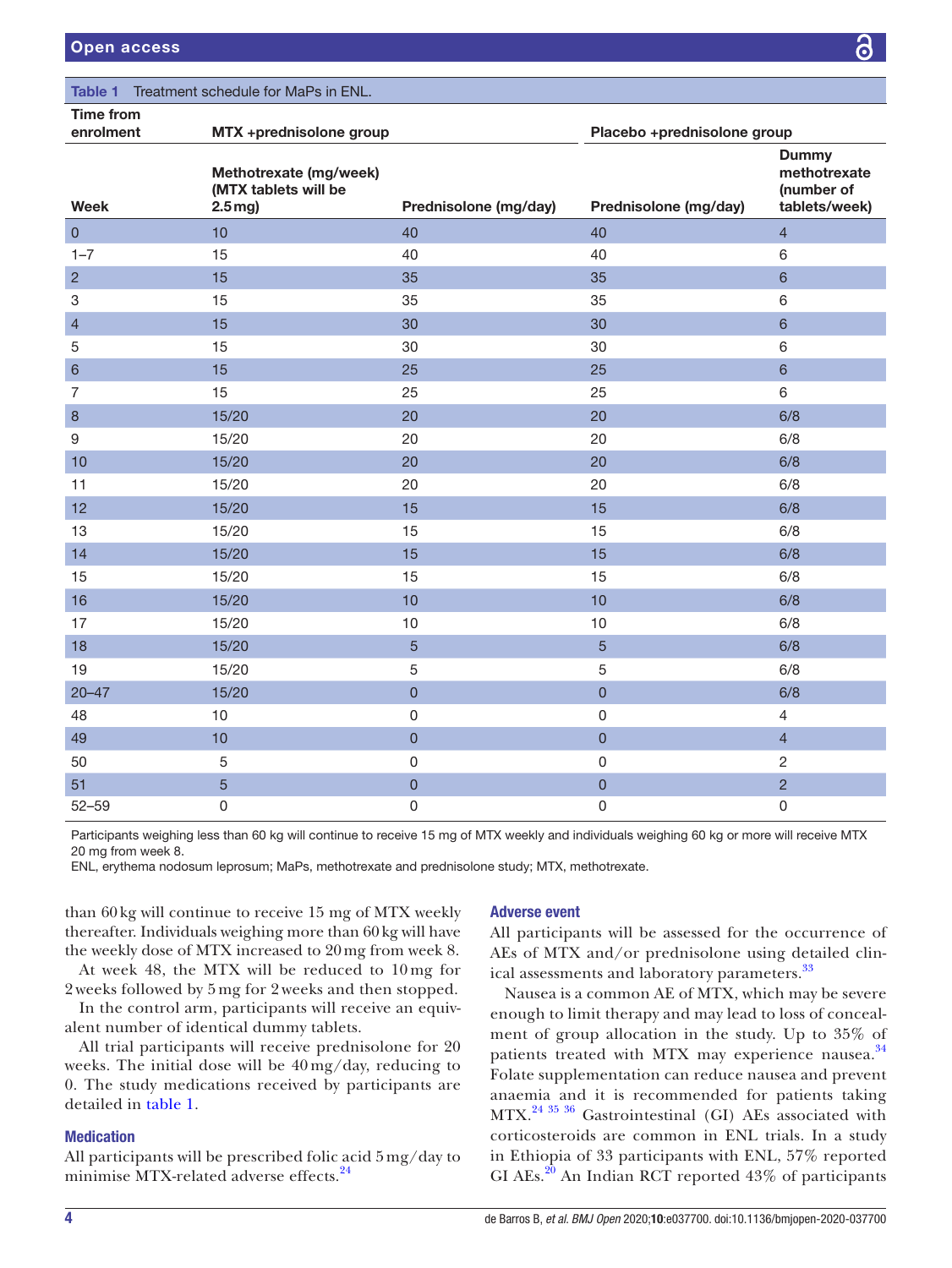experienced GI AEs. $^{18}$  ENL is a chronic condition, therefore many study trial participants have a long history of corticosteroid use. However, even in treatment of individuals newly diagnosed with leprosy reactions, GI AEs are common. In a nerve function impairment (NFI) prophylaxis study, almost 20% of participants who received prednisolone experienced GI symptoms.<sup>[37](#page-6-10)</sup>

In the event of a serious AE, the allocation will be unmasked and an individualised treatment scheme initiated. In the event of a minor AE, additional medication will be prescribed according to the standard of care, but allocation will not be unmasked.

# Indications for additional corticosteroids

The indications for additional prednisolone are defined in the protocol as:

- 1. Flare or deterioration in ENL characterised by ENL symptoms and/or signs resulting in an increased EESS score to 9 or more; an increase in EESS score of 5 or more; orchitis not responding to conservative management and iritis not responding to topical steroids/ mydriatics.
- 2. New or a deterioration in nerve function impairment (NFI) characterised by motor impairment or sensory impairment.
- 3. Type 1 leprosy reaction.

Any participant needing additional prednisolone will receive a reducing course of prednisolone as per protocol (see [online supplemental appendix 1,](https://dx.doi.org/10.1136/bmjopen-2020-037700) page 33).

#### **Monitoring**

During the study period, the study manager will monitor data collection. Meetings to update the progress of the study and identify any issue will be scheduled according to each centre's needs and if necessary further training can be provided to address problems arising. Regular online meetings will be conducted with all centres to discuss issues and updates.

#### Data safety monitoring board

A data safety monitoring board (DSMB) has been established with independent researchers with access to unblinded data to review the accruing data, to monitor the progress of the study, to assess whether there are any safety issues and to advise the sponsor whether to continue, modify or stop the trial. The DAMOCLES (DAta MOnitoring Committees: Lessons, Ethics, Statistics) charter was used as the model for organisation of the DSMB.<sup>[38](#page-6-11)</sup>

# Data collection

Data will be collected and managed using REDCap electronic data capture tools hosted at London School of Hygiene & Tropical Medicine.<sup>39</sup> REDCap is a secure, webbased application designed to support data capture for research studies providing audit trails for tracking data manipulation and export procedures; automated export procedures for seamless data downloads to common statistical packages and procedures for importing data from

external sources. Identifiable data will not be exported to the database but will be kept at each centre.

#### Data analysis

The primary objective of the statistical analyses is to evaluate the efficacy and safety of MTX in the treatment of adult participants with acute and chronic/recurrent ENL. The efficacy analysis will be conducted in the intent-totreat population, safety analysis will be conducted in the safety population. The analyses for the primary outcomes for both parts of the trial each require a straightforward comparison of percentages. In addition, we will carry out last observation carry-forward (LOCF) analyses. This will mean that all subjects who are randomised will be analysed. However, we are aware of the limitations of the LOCF approach and will also apply the likelihoodbased method of mixed-effect model repeated measures  $(MMRM).$ <sup>40</sup> We will also complete per protocol analyses. For secondary outcomes, LOCF and MMRM analyses will be applied.

Data and all appropriate documentation will be stored for a minimum of 5years after the completion of the study, including the follow-up period.

#### Patient and public involvement

Individuals affected by ENL were consulted about the need for improved treatments and willingness to participate in clinical studies.

#### Ethics and dissemination

Ethical approval was obtained from the Observational/ Interventions Research Ethics Committee of the London School of Hygiene & Tropical Medicine (15762); The Leprosy Mission International Bangladesh Institutional Research Board (in process); AHRI-ALERT Ethical Review Committee; Ethics Committee of the Managing Committee of the Bombay Leprosy Project; Health Research Ethics Committee Dr. Soetomo; The Leprosy Mission Trust India Ethics Committee; the Nepal Health and Research Council.

This study is registered at [www.clinicaltrials.gov.](www.clinicaltrials.gov) Results will be submitted for publication in peer-reviewed journals and conclusions from the work will be presented at each participating centre and shared with study participants and other stakeholders. This article is based on the third version of the study protocol reviewed on 20 November 2018 ([online supplemental appendix 1](https://dx.doi.org/10.1136/bmjopen-2020-037700)).

#### **DISCUSSION**

MaPs is a multicentre double-blind RCT, which aims to assess the efficacy of oral MTX in ENL. Corticosteroids are the most widely used drugs for the management of ENL. The use of prednisolone and other corticosteroids leads to severe complications such as infections, peptic ulcer, osteoporosis, glaucoma, diabetes and hypertension. Long-term use of these medications is associated with morbidity and mortality. Moreover, many patients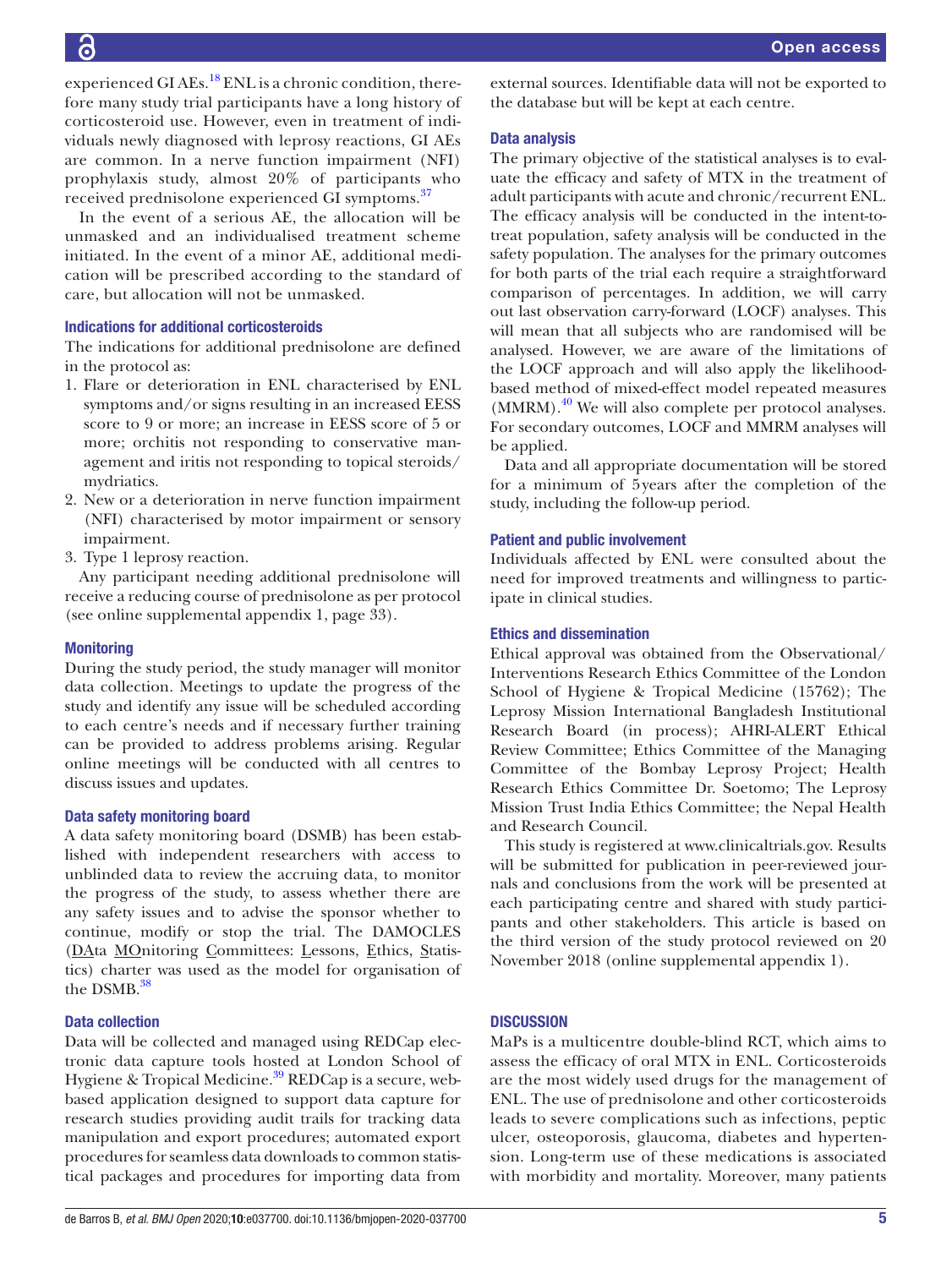# Open access

suffer recurrent ENL when the dose of prednisolone is reduced.<sup>[1](#page-5-0)</sup> MTX has been used successfully in patients unresponsive to thalidomide and corticosteroids, making it an ideal candidate as a corticosteroid-sparing agent.

MaPs in ENL will be the first randomised clinical trial evaluating MTX as an option for ENL treatment. It will be the first ENL RCT to use the EESS tool to assess the severity and response to treatment, which will represent a major development in evidence-based therapeutics for ENL. We have developed criteria to standardise the prescribing of additional corticosteroids that could be used in other clinical trials of ENL.

MaPs in ENL will contribute to the evidence for the treatment of ENL and improve clinical trial methodology in leprosy reactions. Importantly, MaPs in ENL will use patients' reported outcome measures, which are valuable tools to assess outcomes. MTX if efficacious and safe will be an affordable and accessible medication with the potential to improve outcomes for individuals with this severe complication of leprosy.

#### Author affiliations

<sup>1</sup> Clinical Research Department, London School of Hygiene & Tropical Medicine, London, UK

<sup>2</sup>Clinical Research Department, ALERT Center, Addis Ababa, London, Ethiopia

<sup>3</sup>Department of Dermatology and Mycobacterial Research Laboratories, The Leprosy Mission Nepal, Anandaban Hospital, Kathmandu, Nepal

4 Bombay Leprosy Project, Mumbai, India

<sup>5</sup>The Leprosy Mission Trust India, New Delhi, Indonesia

6 DBLM Hospital, The Leprosy Mission International Bangladesh, Nilphamari, Bangladesh

<sup>7</sup>Department of Dermatology and Venereology, Faculty of Medicine Universitas Airlangga, Dr Soetomo General Hospital, Surabaya, Jawa Timur, Indonesia <sup>8</sup>Leprosy Laboratory, Instituto Oswaldo Cruz, Rio de Janeiro, RJ, Brazil

Contributors Conceptualisation: SLW, DL. Data curation: PGN. Formal analysis: BdB, SLW, PGN. Study manager: BdB. Funding acquisition: SLW, DL. Investigation: MDA, CRB, JD, BdB, SD, DAH, SML, DL, NM, JACN, KDN, PGN, VVP, BJR, AMS, MS, DS, SLW, AMY, VLAD. Methodology: MDA, CRB, JD, BdB, SD, DAH, SML, MYL, DL, JACN, KDN, PGN, VVP, BJR, AS, MS, DS, SLW, AMY. Project administration: MDA, CRB, JD, BdB, SD, DAH, SML, DL, NM, JACN, KDN, PGN, VVP, BJR, AS, MS, DS, SLW. Writing – original draft: BdB, SLW Writing – review & editing: MDA, CRB, JD, SD, DAH, SML, DL, NM, JACN, KDN, PGN, VVP, BJR, AS, MS, DS, SLW.

Funding This work is supported by Leprosy Research Initiative, Turing Foundation and plan:g under LRI grant number 704.16.71 and The Hospital and Homes of St. Giles, grant number ITCRZM25.

Competing interests None declared.

Patient consent for publication Not required.

Provenance and peer review Not commissioned; externally peer reviewed.

Supplemental material This content has been supplied by the author(s). It has not been vetted by BMJ Publishing Group Limited (BMJ) and may not have been peer-reviewed. Any opinions or recommendations discussed are solely those of the author(s) and are not endorsed by BMJ. BMJ disclaims all liability and responsibility arising from any reliance placed on the content. Where the content includes any translated material, BMJ does not warrant the accuracy and reliability of the translations (including but not limited to local regulations, clinical guidelines, terminology, drug names and drug dosages), and is not responsible for any error and/or omissions arising from translation and adaptation or otherwise.

Open access This is an open access article distributed in accordance with the Creative Commons Attribution Non Commercial (CC BY-NC 4.0) license, which permits others to distribute, remix, adapt, build upon this work non-commercially, and license their derivative works on different terms, provided the original work is properly cited, appropriate credit is given, any changes made indicated, and the use is non-commercial. See: [http://creativecommons.org/licenses/by-nc/4.0/.](http://creativecommons.org/licenses/by-nc/4.0/)

#### ORCID iDs

Barbara de Barros<http://orcid.org/0000-0002-5382-8165> Saba M Lambert <http://orcid.org/0000-0003-4376-5495> Stephen L Walker <http://orcid.org/0000-0002-2034-8376>

#### <span id="page-5-0"></span>REFERENCES

- 1 Pocaterra L, Jain S, Reddy R, *et al*. Clinical course of erythema nodosum leprosum: an 11-year cohort study in Hyderabad, India. *[Am J Trop Med Hyg](http://dx.doi.org/10.4269/ajtmh.2006.74.868)* 2006;74:868–79.
- 2 Kumar B, Dogra S, Kaur I. Epidemiological characteristics of leprosy reactions: 15 years experience from North India. *[Int J Lepr Other](http://dx.doi.org/10.1489/1544-581X(2004)072<0125:ECOLRY>2.0.CO;2)  [Mycobact Dis](http://dx.doi.org/10.1489/1544-581X(2004)072<0125:ECOLRY>2.0.CO;2)* 2004;72:125.
- <span id="page-5-1"></span>3 Walker SL, Lebas E, Doni SN, *et al*. The mortality associated with erythema nodosum leprosum in Ethiopia: a retrospective hospitalbased study. *[PLoS Negl Trop Dis](http://dx.doi.org/10.1371/journal.pntd.0002690)* 2014;8:e2690.
- <span id="page-5-6"></span>4 Walker SL, Balagon M, Darlong J, *et al*. ENLIST 1: an international multi-centre cross-sectional study of the clinical features of erythema nodosum leprosum. *[PLoS Negl Trop Dis](http://dx.doi.org/10.1371/journal.pntd.0004065)* 2015;9:e0004065.
- <span id="page-5-2"></span>5 Chandler DJ, Hansen KS, Mahato B, *et al*. Household costs of leprosy reactions (ENL) in rural India. *[PLoS Negl Trop Dis](http://dx.doi.org/10.1371/journal.pntd.0003431)* 2015;9:e0003431–13.
- <span id="page-5-3"></span>6 Job CK, Ebenezer GJ, Thompson K, *et al*. Pathology of eye in leprosy. In: *Indian Journal of Leprosy*. *Vol* 1998;70:79–91.
- <span id="page-5-4"></span>7 Polycarpou A, Walker SL, Lockwood DNJ. A systematic review of immunological studies of erythema nodosum leprosum. *[Front](http://dx.doi.org/10.3389/fimmu.2017.00233)  [Immunol](http://dx.doi.org/10.3389/fimmu.2017.00233)* 2017;8:233.
- <span id="page-5-5"></span>8 Moraes MO, Sarno EN, Almeida AS, *et al*. Cytokine mRNA expression in leprosy: a possible role for interferon-gamma and interleukin-12 in reactions (Rr and ENL). *[Scand J Immunol](http://dx.doi.org/10.1046/j.1365-3083.1999.00622.x)* 1999;50:541–9.
- 9 Narayanan RB, Laal S, Sharma AK, *et al*. Differences in predominant T cell phenotypes and distribution pattern in reactional lesions of tuberculoid and lepromatous leprosy. *[Clin Exp Immunol](http://www.ncbi.nlm.nih.gov/pubmed/http://www.ncbi.nlm.nih.gov/pubmed/6423326)* 1984;55:623–8 [http://www.pubmedcentral.nih.gov/articlerender.fcgi?](http://www.pubmedcentral.nih.gov/articlerender.fcgi?artid=1535912&tool=pmcentrez&rendertype=abstract) [artid=1535912&tool=pmcentrez&rendertype=abstract](http://www.pubmedcentral.nih.gov/articlerender.fcgi?artid=1535912&tool=pmcentrez&rendertype=abstract)
- 10 Sarno EN, Grau GE, Vieira LM, *et al*. Serum levels of tumour necrosis factor-alpha and interleukin-1 beta during leprosy reactional states. *[Clin Exp Immunol](http://www.ncbi.nlm.nih.gov/pubmed/http://www.ncbi.nlm.nih.gov/pubmed/2015700)* 1991;84:103–8.
- <span id="page-5-7"></span>11 Walker SL, Waters MFR, Lockwood DNJ. The role of thalidomide in the management of erythema nodosum leprosum. *[Lepr Rev](http://dx.doi.org/10.47276/lr.78.3.197)* 2007;78:197–215 <http://www.ncbi.nlm.nih.gov/pubmed/18035771>
- 12 Nabarro LEB, Aggarwal D, Armstrong M, *et al*. The use of steroids and thalidomide in the management of erythema nodosum leprosum; 17 years at the hospital for tropical diseases, London. *[Lepr Rev](http://dx.doi.org/10.47276/lr.87.2.221)* 2016;87:221–31.
- <span id="page-5-8"></span>13 Mahmoud M, Walker SL. A systematic review of adverse drug reactions associated with thalidomide in the treatment of erythema nodosum leprosum. *[Lepr Rev](http://dx.doi.org/10.47276/lr.90.2.142)* 2019;90:142–60.
- <span id="page-5-9"></span>14 Van Veen NHJ, Lockwood DNJ, Van Brakel WH, *et al*. Interventions for erythema nodosum leprosum. A cochrane review. *[Lepr Rev](http://dx.doi.org/10.47276/lr.80.4.355)* 2009;80:355–72.
- <span id="page-5-10"></span>15 Girdhar A, Chakma JK, Girdhar BK. Pulsed corticosteroid therapy in patients with chronic recurrent ENL: a pilot study. *Indian J Lepi* 2002;74:233–6.
- 16 Villahermosa LG, Fajardo TT, Abalos RM, *et al*. A randomized, double-blind, double-dummy, controlled dose comparison of thalidomide for treatment of erythema nodosum leprosum. *[Am J Trop](http://dx.doi.org/10.4269/ajtmh.2005.72.518)  [Med Hyg](http://dx.doi.org/10.4269/ajtmh.2005.72.518)* 2005;72:518–26.
- 17 Sales AM, de Matos HJ, Nery JAC, *et al*. Double-Blind trial of the efficacy of pentoxifylline vs thalidomide for the treatment of type II reaction in leprosy. *[Braz J Med Biol Res](http://dx.doi.org/10.1590/S0100-879X2007000200011)* 2007;40:243–8.
- <span id="page-5-11"></span>18 Kaur I, Dogra S, Narang T, *et al*. Comparative efficacy of thalidomide and prednisolone in the treatment of moderate to severe erythema nodosum leprosum: a randomized study. *[Australas J Dermatol](http://dx.doi.org/10.1111/j.1440-0960.2009.00534.x)* 2009;50:181–5.
- 19 Roy K, Sil A, Das NK, *et al*. Effectiveness and safety of clofazimine and pentoxifylline in type 2 lepra reaction: a double-blind, randomized, controlled study. *[Int J Dermatol](http://dx.doi.org/10.1111/ijd.12793)* 2015;54:1325–32.
- <span id="page-5-12"></span>Lambert SM, Nigusse SD, Alembo DT, *et al.* Comparison of efficacy and safety of ciclosporin to prednisolone in the treatment of erythema nodosum leprosum: two randomised, double blind, controlled pilot studies in Ethiopia. *[PLoS Negl Trop Dis](http://dx.doi.org/10.1371/journal.pntd.0004149)* 2016;10:e0004149.
- 21 Kar HK, Gupta L. Comparative efficacy of four treatment regimens in type 2 leprosy reactions (prednisolone alone, thalidomide alone,